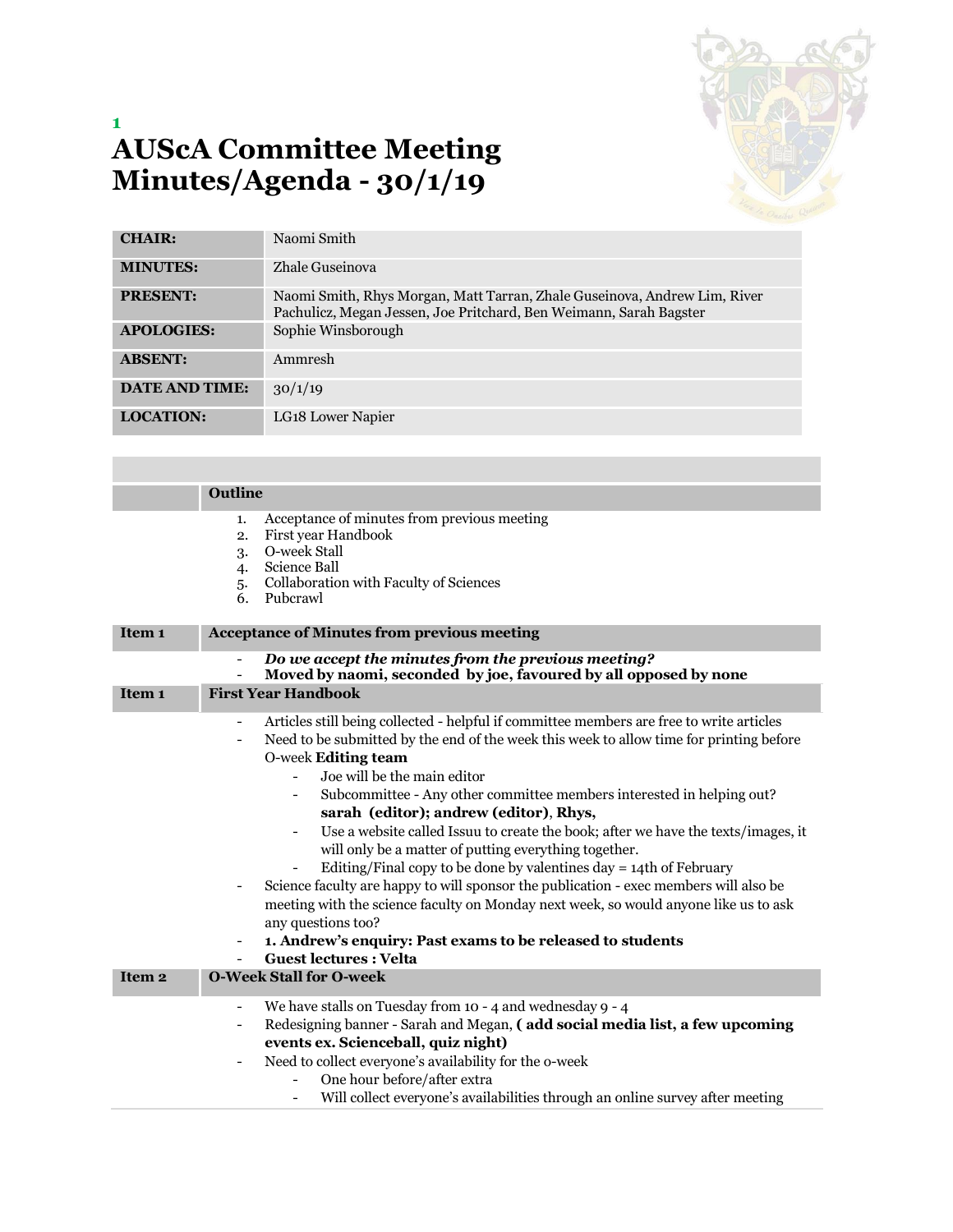

|        | Naomi: Write a timetable of people's availabilities                                     |
|--------|-----------------------------------------------------------------------------------------|
|        | Create small posters containing information about upcoming and future events - one of   |
|        | pubcrawl, one of sci ball                                                               |
|        | O-week stall session - 13th of feb (napier) 3 pm - we will need someone who's attended  |
|        | this meeting to be at the O-week stall at all times - (Matt and Naomi will be attending |
|        | this meeting and will likely be at the stall for most of the day anyway)                |
| Item 3 | <b>Science Ball</b>                                                                     |
|        | Still working on the venues and packages - Matt                                         |
|        | Taking any more suggestions of good places for the ball                                 |
|        | Stamford Plaza                                                                          |
|        | Arkaba Hotel                                                                            |
|        | National Wine Centre                                                                    |
|        | <b>Hotel Grand Chancellor</b><br>$\bullet$                                              |
|        | Playford Hotel                                                                          |
|        | Adelaide Oval                                                                           |
|        | Intercontinental                                                                        |
|        | Convention centre                                                                       |
|        | Keep science bowl ticket prices the same as last year: member-80; non-members-85        |
|        | (incentive to purchase membership - though most buyers are already members)             |
|        | Themes?                                                                                 |
|        | Underwater                                                                              |
|        | Masked ball<br>$\overline{a}$                                                           |
|        | Harry potter<br>-                                                                       |
|        | Center of the earth<br>$\overline{a}$                                                   |
|        | Lab-themed stuff?<br>$\overline{a}$                                                     |
|        | Any more ideas?<br>$\overline{a}$                                                       |
|        | Dates 24th of may most likely (couple weeks before SWAT week)<br>-                      |
|        | Need to organise DJ for Science Ball<br>$\overline{a}$                                  |
|        | Early bird price option can be considered                                               |
|        |                                                                                         |
|        |                                                                                         |
|        |                                                                                         |
|        |                                                                                         |
|        |                                                                                         |
|        |                                                                                         |
|        |                                                                                         |
|        |                                                                                         |
|        |                                                                                         |
|        |                                                                                         |
|        |                                                                                         |
|        |                                                                                         |
|        |                                                                                         |

**Item 4 Collaboration with Faculty of Sciences** 

- Collaboration with the faculty of sciences to promote AUScA and peer mentoring for the first year students